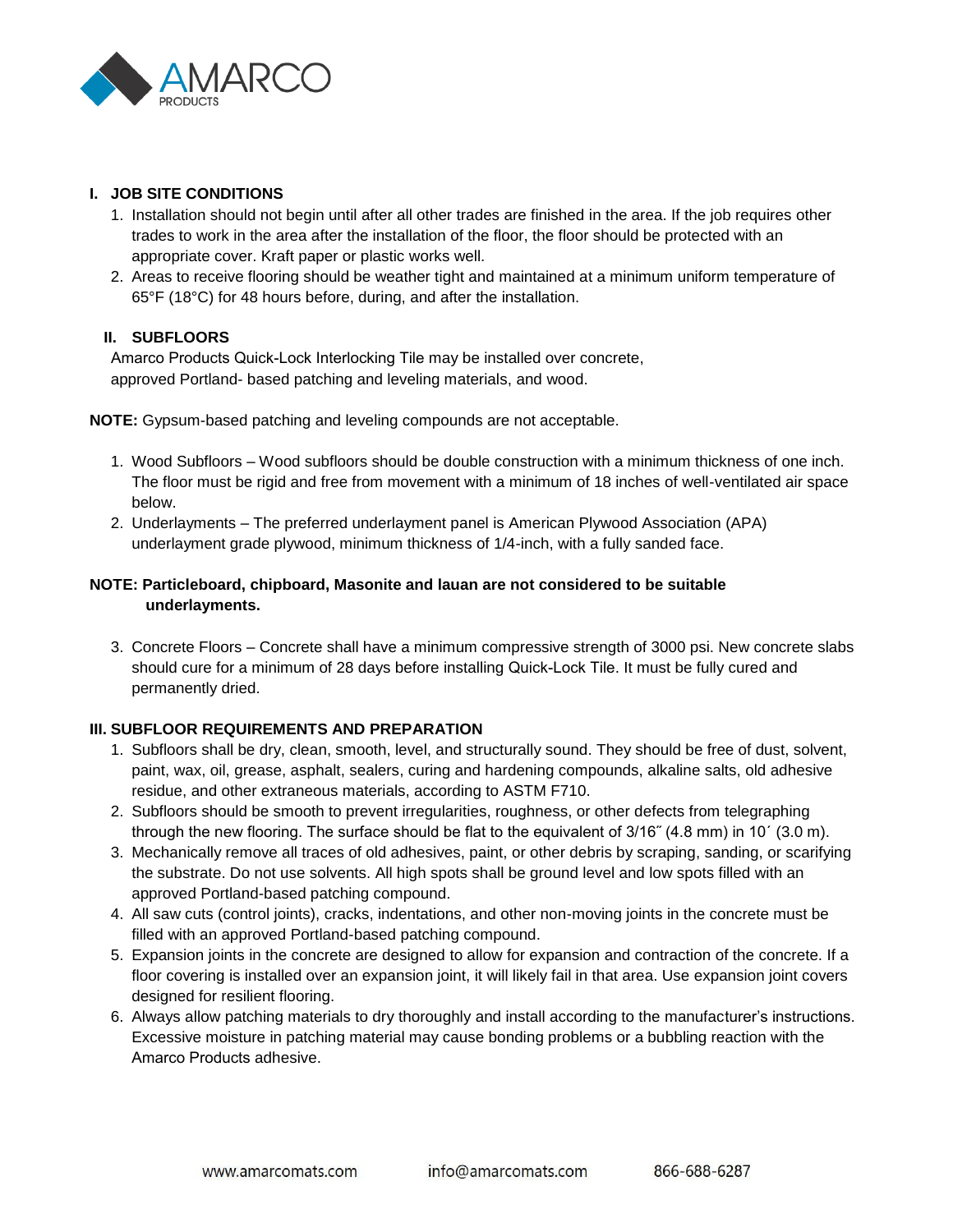

#### **HAZARDS:**

**SILICA WARNING** – Concrete, floor patching compounds, toppings, and leveling compounds can contain free crystalline silica. Cutting, sawing, grinding, or drilling can produce respirable crystalline silica (particles 1- 10 micrometers). Classified by OSHA as an IA carcinogen, respirable silica is known to cause silicosis and other respiratory diseases. Avoid actions that may cause dust to become airborne. Use local or general ventilation or provide protective equipment to reduce exposure to below the applicable exposure limits.

**ASBESTOS WARNING** – Resilient flooring, backing, lining felt, paint, or asphaltic "cutback" adhesives can contain asbestos fibers. Avoid actions that cause dust to become airborne. Do not sand, dry sweep, dry scrape, drill, saw, beadblast, or mechanically chip or pulverize. Regulations may require that the material be tested to determine the asbestos content. Consult the document "Recommended Work Practices for Removal of Existing Resilient Floor Coverings" available from the Resilient Floor Covering Institute.

**LEAD WARNING** – Certain paints can contain lead. Exposure to excessive amounts of lead dust presents a health hazard. Refer to applicable federal, state, and local laws and the publication "Lead Based Paint: Guidelines for Hazard Identification and Abatement in Public and Indian Housing" available from the United States Department of Housing and Urban Development.

- 7. Moisture must be measured using the RH Relative Humidity test method per ASTM F2170 standard. Moisture content should not exceed 85% RH. If the levels exceed the limitations, the installation should not proceed until the situation has been corrected.
- 8. In the event that a moisture mitigation system is required, it must conform to the ASTM F3010 Standard Practice for Two-Component Resin Based Membrane Forming Moisture Mitigation Systems for use Under Resilient Floor Coverings.
- 9. It is essential that pH tests be taken on all concrete floors. If the pH is greater than 9, it must be neutralized prior to beginning the installation.
- 10. Adhesive bond tests should be conducted in several locations throughout the area. Glue down  $3' \times 3'$ test pieces of the flooring with the recommended adhesive and trowel. Allow to set for 72 hours before attempting to remove. A sufficient amount of force should be required to remove the flooring and, when removed, there should be adhesive residue on the subfloor and on the back of the test pieces.

# IV**. INSTALLATION – TILES**

1. **Inspect all materials for visual defects before beginning the installation. No labor claim will be honored on material installed with visual defects. Verify the material delivered is the correct style, color, and amount. Any moderate to severe discrepancies must be reported immediately before beginning the installation.** 

**NOTE: Amarco Products Quick-Lock Tiles are manufactured from recycled materials and slight variance in shade and color chip dispersion is normal. It is the installer's responsibility to inspect all products to insure the correct style, thickness, and color.**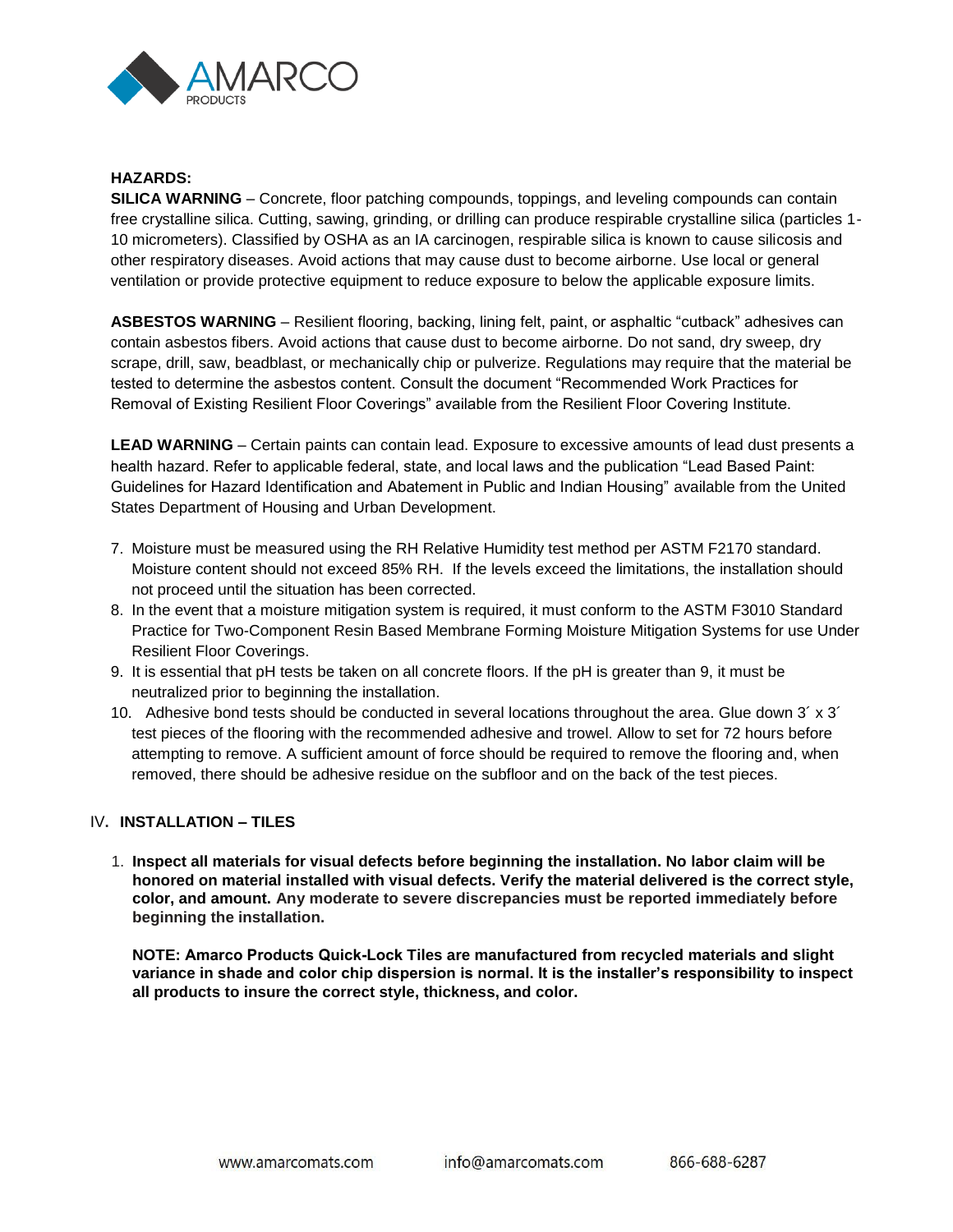

**Tiles manufactured from mats are intended for smaller installations. Larger quantities resulting in multiple dye lots may not be of an exact match in shade or density. Every effort is made to ensure the best possible match, however Amarco Products makes no warranty on the exact match between dye lots. Any moderate to severe discrepancies should be reported immediately before beginning the installation.** 

- 2. Amarco Products Quick-Lock must also be installed in the same direction. (Directional markings stamped on the bottom of the tiles must point in the same direction.)
- 3. Measure the width of the area to be covered.
- 4. Mark the center of the area at two points, one at each end.
- 5. Snap a chalk line, line #1, through these two points.
- 6. Determine the center point of the chalk line.
- 7. Using a Carpenter's square or another method, snap a second chalk line, line #2, perpendicular (at 90°) to the first line. The lines should intersect at their centers.
- 8. The area to be covered is now divided into quarters. Begin the installation at the center of the area, where the two lines intersect. See diagram 3. Amarco Products Quick-Lock tiles must be installed in the same direction. (Directional markings stamped on the bottom of the tiles must point in the same direction.)





**NOTE:** To lay in an ashlar configuration, snap a third chalk line parallel to line #2 and perpendicular to line #1. The distance between line #2 and line #3 should be half the width of the tile (9 or 18 inches). See diagram 4.

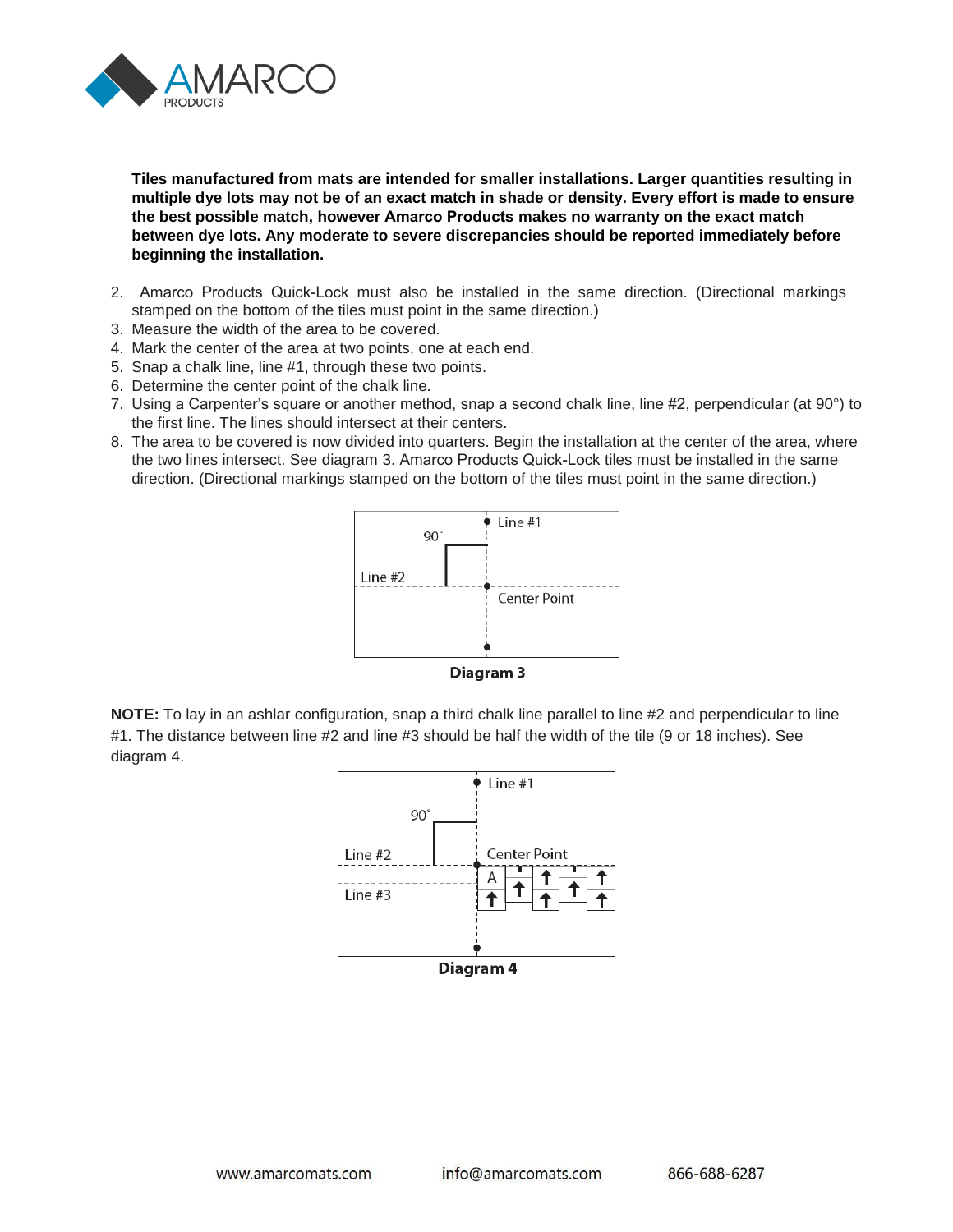

**Reminder:** Arrows on bottom of tiles must point in the same direction.

- 4. Lay whole tiles from left to right along chalk line #1 up to the wall on the opposite side of chalk line #2. The last tile will likely have to be cut to fit against the wall.
- 5. Continue this process with each row until you reach the wall across from chalk line #1.
- 6. Keep traffic off the floor for a minimum of 24 hours. Floor should be kept free from rolling loads for a minimum of 72 hours.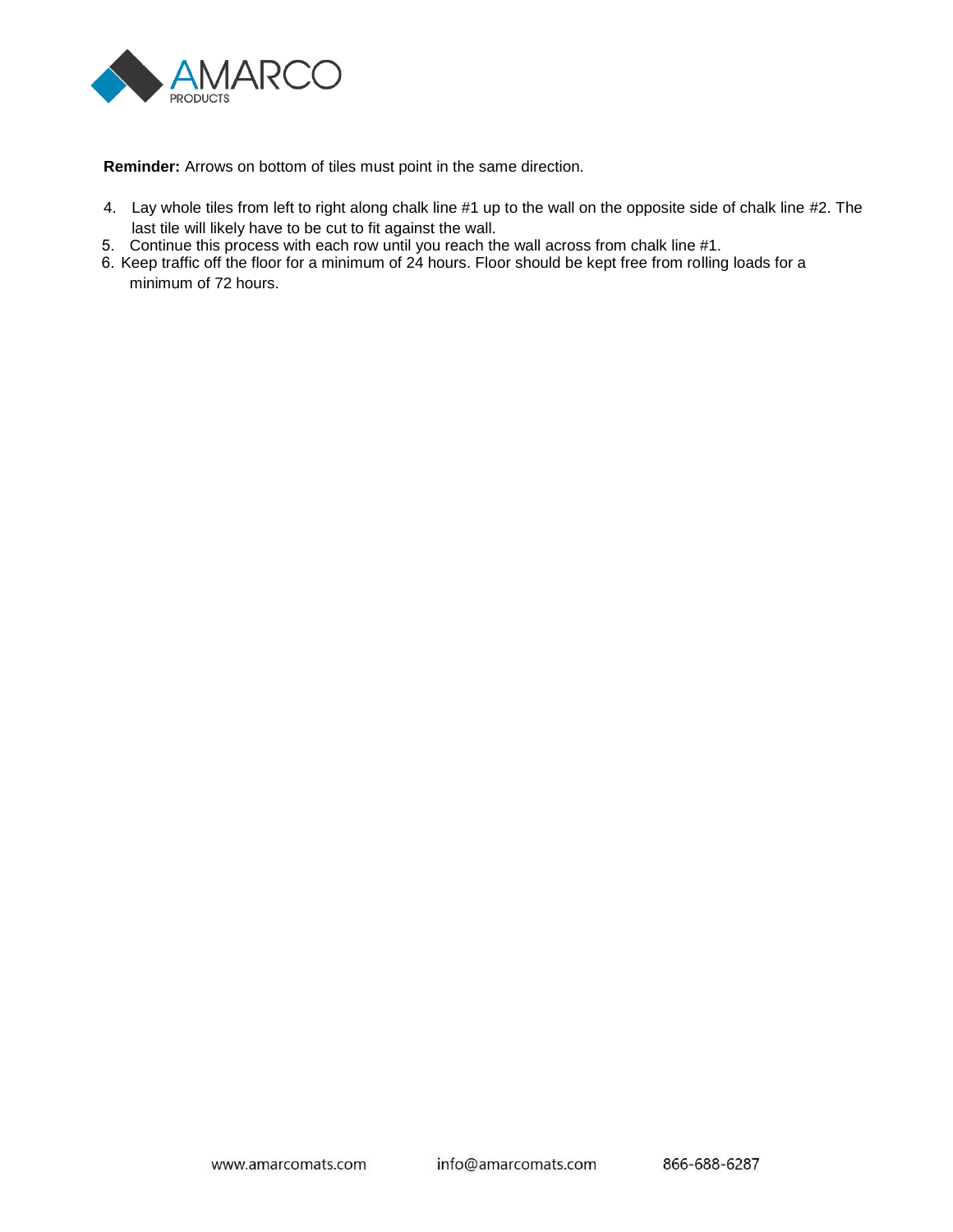

# **IMPORTANT INFORMATION FOR THE INSTALLER**

## **FLOOR PROTECTION**

The specifier should include specification details to protect the floor post-installation and until job construction is complete, such as covering the entire floor with paper or other floor covering device (plastic, plywood, etc.) until construction is completed and thorough cleaning and maintenance can be implemented.

### **ASSIGNMENT OF CLEANING AND MAINTENANCE**

The specifier should determine and assign the responsibility for the initial cleaning and finishing. This responsibility should be specifically assigned to either the flooring contractor, general contractor, maintenance contractor, or owner.

## **PRODUCTS AVAILABLE FOR PURCHASE**

Amarco Products A-Cleaner Amarco Products A-Strip

The recommendations contained in this manual are listed because of their extensive testing and field experience with the Amarco Products product. These instructions are given only as guidance to our customers and for use with our recommended tools and adhesives. Amarco Products cannot accept any responsibility for loss or damage that may result from the use of this information due to variations in working conditions and/or workmanship of the installer. Users are advised to conduct their own tests for a particular application and assign installers that are familiar with this type of flooring product.

Inspect all rolls and tiles for visual defects including shade variances prior to beginning installation. No labor claim will be honored on material installed with visual defects or shade variances. It may be necessary to lay out and hand select tiles for color consistency. Any discrepancies must be reported immediately before beginning installation. Ensure that all job site and subfloor conditions are met.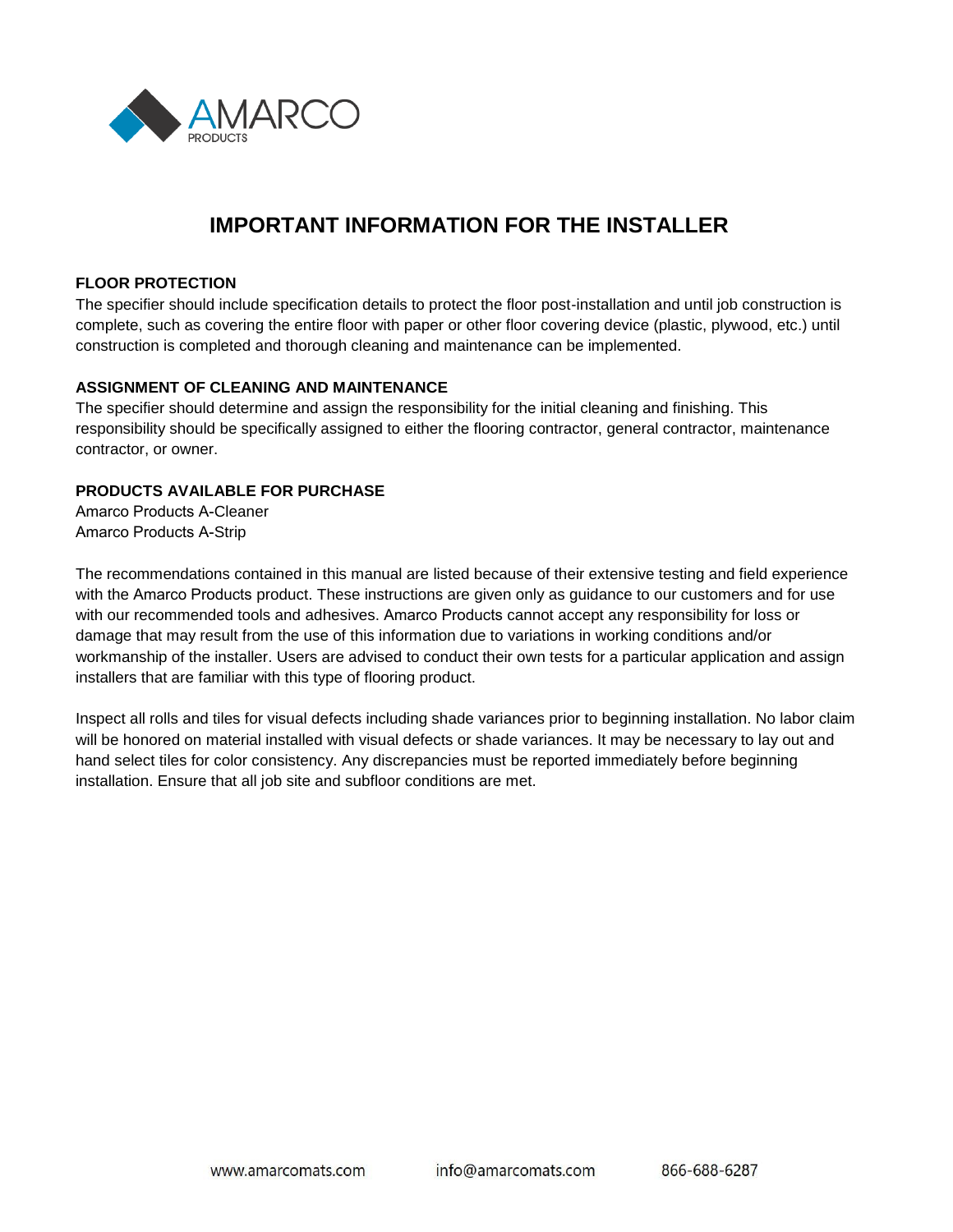

| <b>Steps</b>                                | <b>Cleaning Product</b> | <b>Mixture</b>     | <b>Equipment</b>                       |
|---------------------------------------------|-------------------------|--------------------|----------------------------------------|
| Initial Cleaning                            | A-Cleaner               | 10 oz./gal. water  | Soft nylon brush or<br>approved pad*   |
| Daily Cleaning                              | A-Cleaner               | 2-4 oz./gal. water | Soft nylon brush, or<br>microfiber mop |
| Heavy Soil &<br><b>Restorative Cleaning</b> | A-Cleaner or A-Strip    | 16 oz./gal. water  | Approved pad*                          |

\* Please contact Amarco Products Technical Department for guidance on pad selection. 866-688-6287

## **VIII. CLEANING PROCEDURES**

- 1. Initial Cleaning
	- a. Remove all surface soil, debris, sand, and grit by sweeping, dust mopping, or vacuuming with a high CFM vacuum. For large areas, use auto scrubbers to clean floors.
	- b. Scrub floor with A-Cleaner (10 oz./gal. of water), using buffer or auto scrubber with a soft nylon brush or approved pad. Avoid flooding the floor.
	- c. Pick up solution with a wet vacuum, rinse with clean water, picking up the rinse water with a wet vacuum and allow to dry thoroughly (6-8 hours).
- 2. Daily/Regular Cleaning
	- a. Sweep, dust mop, or vacuum floor to remove surface soil, debris, sand, and grit.
	- (2-4 oz./gal. of water). b. Damp mop with a microfiber mop or auto- scrub using an approved pad or nylon brush with A-Cleaner
- 3. Restorative Maintenance
	- a. Sweep and dry vacuum floor thoroughly.
	- an auto scrubber or rotary scrubber. b. Heavy scrub floor with A-Cleaner (10 oz./gal. of water) or A-Strip. This cleaning may be performed with
	- c. Vacuum soiled solution with a wet/dry vacuum.
	- d. Rinse with clean water.
	- e. Pick up solution with wet vacuum.
	- f. Allow floor to thoroughly dry.
- 4. Heavy Soil
	- a. Remove as much surface soil, debris, sand, and grit as possible by sweeping, dust mopping, or vacuuming.
	- b. Scrub floor with A-Cleaner or A-Strip, using a buffer or auto scrubber with an approved pad.
	- c. Pick up solution with a wet vacuum, rinse with clean water and allow to dry thoroughly (6-8 hours).